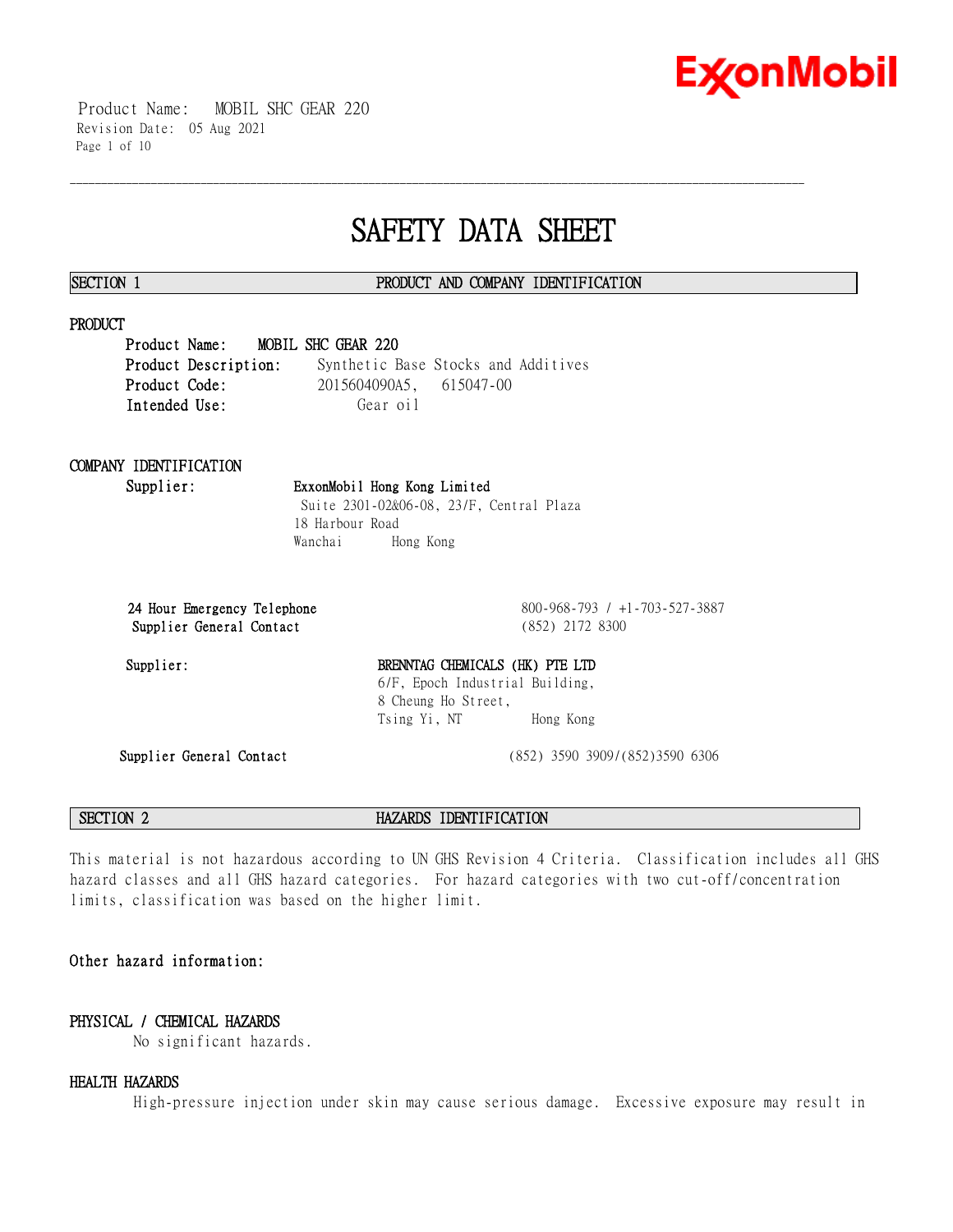

 Product Name: MOBIL SHC GEAR 220 Revision Date: 05 Aug 2021 Page 2 of 10

eye, skin, or respiratory irritation.

#### **ENVIRONMENTAL HAZARDS**

No significant hazards.

**NOTE:** This material should not be used for any other purpose than the intended use in Section 1 without expert advice. Health studies have shown that chemical exposure may cause potential human health risks which may vary from person to person.

\_\_\_\_\_\_\_\_\_\_\_\_\_\_\_\_\_\_\_\_\_\_\_\_\_\_\_\_\_\_\_\_\_\_\_\_\_\_\_\_\_\_\_\_\_\_\_\_\_\_\_\_\_\_\_\_\_\_\_\_\_\_\_\_\_\_\_\_\_\_\_\_\_\_\_\_\_\_\_\_\_\_\_\_\_\_\_\_\_\_\_\_\_\_\_\_\_\_\_\_\_\_\_\_\_\_\_\_\_\_\_\_\_\_\_\_\_\_

#### **SECTION 3 COMPOSITION / INFORMATION ON INGREDIENTS**

This material is defined as a mixture.

#### **Hazardous Substance(s) or Complex Substance(s) required for disclosure**

| Name                           | CAS#             | Concentration*        | GHS Hazard Codes   |
|--------------------------------|------------------|-----------------------|--------------------|
| BENZENE, C10-14- ALKYL DERIVS. | $68442 - 69 - 3$ | $-$ < 0.25%<br>(0, 1) | H304, H315, H400(M |
|                                |                  |                       | factor 1           |
| DITRIDECYL ADIPATE             | 16958-92-2       | $-$ < 2.0%<br>10      | None               |

\* All concentrations are percent by weight unless ingredient is a gas. Gas concentrations are in percent by volume.

## **SECTION 4 FIRST AID MEASURES**

#### **INHALATION**

Remove from further exposure. For those providing assistance, avoid exposure to yourself or others. Use adequate respiratory protection. If respiratory irritation, dizziness, nausea, or unconsciousness occurs, seek immediate medical assistance. If breathing has stopped, assist ventilation with a mechanical device or use mouth-to-mouth resuscitation.

# **SKIN CONTACT**

Wash contact areas with soap and water. If product is injected into or under the skin, or into any part of the body, regardless of the appearance of the wound or its size, the individual should be evaluated immediately by a physician as a surgical emergency. Even though initial symptoms from high pressure injection may be minimal or absent, early surgical treatment within the first few hours may significantly reduce the ultimate extent of injury.

### **EYE CONTACT**

Flush thoroughly with water. If irritation occurs, get medical assistance.

#### **INGESTION**

First aid is normally not required. Seek medical attention if discomfort occurs.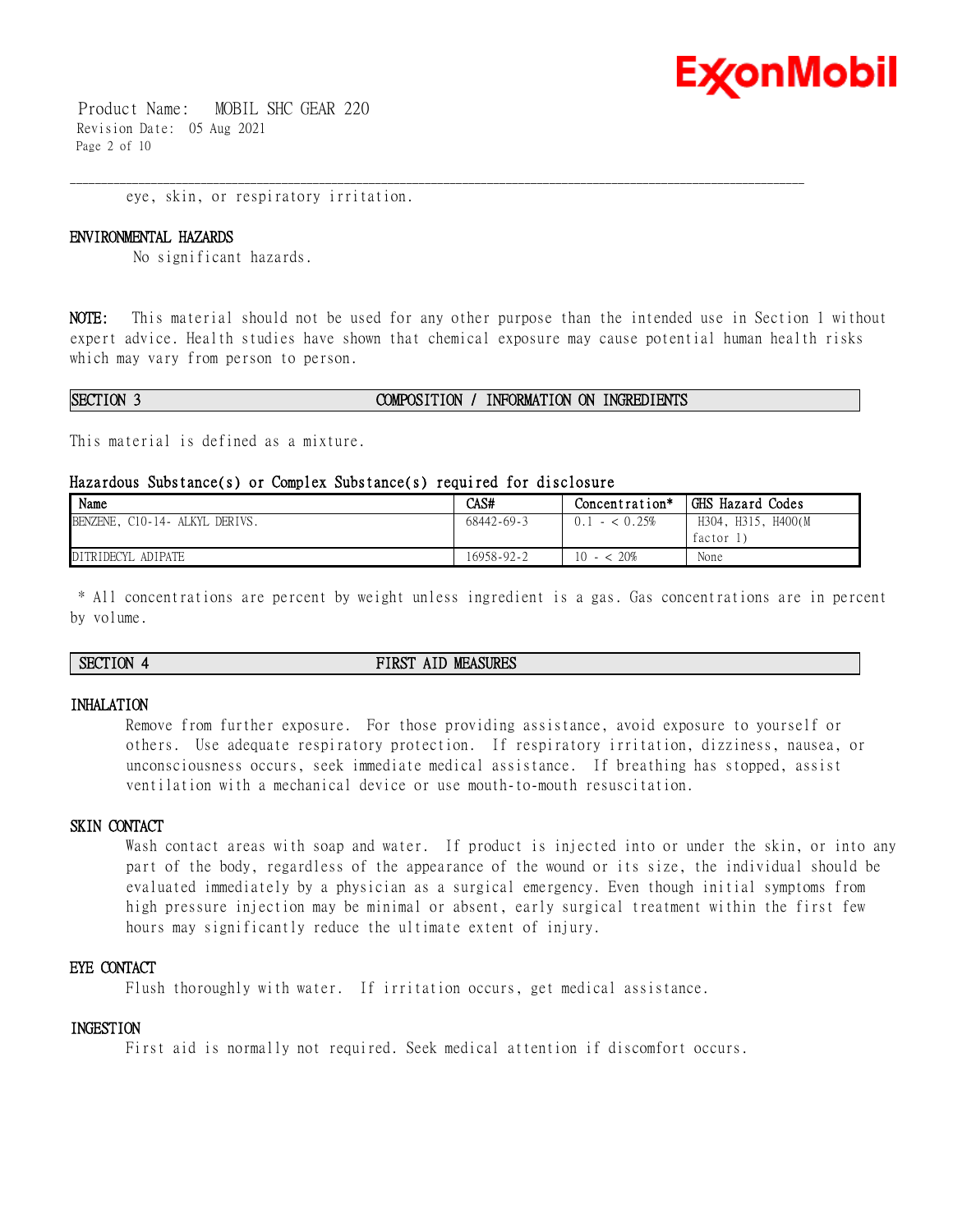

 Product Name: MOBIL SHC GEAR 220 Revision Date: 05 Aug 2021 Page 3 of 10

### **SECTION 5 FIRE FIGHTING MEASURES**

\_\_\_\_\_\_\_\_\_\_\_\_\_\_\_\_\_\_\_\_\_\_\_\_\_\_\_\_\_\_\_\_\_\_\_\_\_\_\_\_\_\_\_\_\_\_\_\_\_\_\_\_\_\_\_\_\_\_\_\_\_\_\_\_\_\_\_\_\_\_\_\_\_\_\_\_\_\_\_\_\_\_\_\_\_\_\_\_\_\_\_\_\_\_\_\_\_\_\_\_\_\_\_\_\_\_\_\_\_\_\_\_\_\_\_\_\_\_

#### **EXTINGUISHING MEDIA**

**Appropriate Extinguishing Media:** Use water fog, foam, dry chemical or carbon dioxide (CO2) to extinguish flames.

**Inappropriate Extinguishing Media:** Straight streams of water

### **FIRE FIGHTING**

**Fire Fighting Instructions:** Evacuate area. Prevent run-off from fire control or dilution from entering streams, sewers or drinking water supply. Fire-fighters should use standard protective equipment and in enclosed spaces, self-contained breathing apparatus (SCBA). Use water spray to cool fire exposed surfaces and to protect personnel.

**Hazardous Combustion Products:** Aldehydes, Incomplete combustion products, Oxides of carbon, Smoke, Fume, Sulphur oxides

#### **FLAMMABILITY PROPERTIES**

**Flash Point [Method]:** >210 C (410 F) [ ASTM D-92] **Flammable Limits (Approximate volume % in air):** LEL: 0.9 UEL: 7.0 **Autoignition Temperature:** N/D

#### **SECTION 6 ACCIDENTAL RELEASE MEASURES**

#### **NOTIFICATION PROCEDURES**

In the event of a spill or accidental release, notify relevant authorities in accordance with all applicable regulations.

#### **PROTECTIVE MEASURES**

Avoid contact with spilled material. See Section 5 for fire fighting information. See the Hazard Identification Section for Significant Hazards. See Section 4 for First Aid Advice. See Section 8 for advice on the minimum requirements for personal protective equipment. Additional protective measures may be necessary, depending on the specific circumstances and/or the expert judgment of the emergency responders.

#### **SPILL MANAGEMENT**

Land Spill: Stop leak if you can do so without risk. Recover by pumping or with suitable absorbent.

**Water Spill:** Stop leak if you can do so without risk. Confine the spill immediately with booms. Warn other shipping. Remove from the surface by skimming or with suitable absorbents. Seek the advice of a specialist before using dispersants.

Water spill and land spill recommendations are based on the most likely spill scenario for this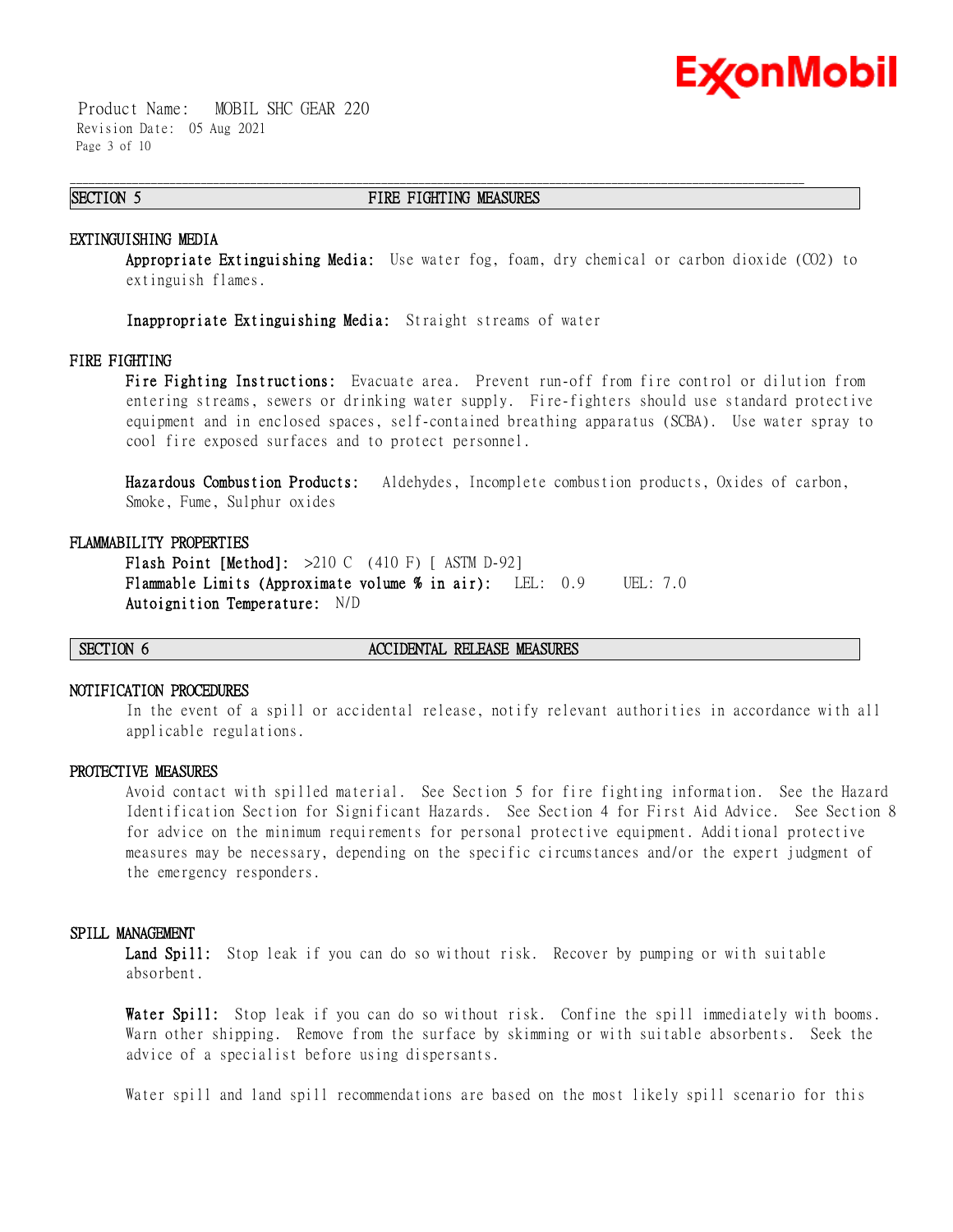

 Product Name: MOBIL SHC GEAR 220 Revision Date: 05 Aug 2021 Page 4 of 10

> material; however, geographic conditions, wind, temperature, (and in the case of a water spill) wave and current direction and speed may greatly influence the appropriate action to be taken. For this reason, local experts should be consulted. Note: Local regulations may prescribe or limit action to be taken.

### **ENVIRONMENTAL PRECAUTIONS**

Large Spills: Dyke far ahead of liquid spill for later recovery and disposal. Prevent entry into waterways, sewers, basements or confined areas.

**SECTION 7 HANDLING AND STORAGE** 

\_\_\_\_\_\_\_\_\_\_\_\_\_\_\_\_\_\_\_\_\_\_\_\_\_\_\_\_\_\_\_\_\_\_\_\_\_\_\_\_\_\_\_\_\_\_\_\_\_\_\_\_\_\_\_\_\_\_\_\_\_\_\_\_\_\_\_\_\_\_\_\_\_\_\_\_\_\_\_\_\_\_\_\_\_\_\_\_\_\_\_\_\_\_\_\_\_\_\_\_\_\_\_\_\_\_\_\_\_\_\_\_\_\_\_\_\_\_

### **HANDLING**

Prevent small spills and leakage to avoid slip hazard. Material can accumulate static charges which may cause an electrical spark (ignition source). When the material is handled in bulk, an electrical spark could ignite any flammable vapors from liquids or residues that may be present (e.g., during switch-loading operations). Use proper bonding and/or earthing procedures. However, bonding and earthing may not eliminate the hazard from static accumulation. Consult local applicable standards for guidance. Additional references include American Petroleum Institute 2003 (Protection Against Ignitions Arising out of Static, Lightning and Stray Currents) or National Fire Protection Agency 77 (Recommended Practice on Static Electricity) or CENELEC CLC/TR 50404 (Electrostatics - Code of practice for the avoidance of hazards due to static electricity).

**Static Accumulator:** This material is a static accumulator.

#### **STORAGE**

The type of container used to store the material may affect static accumulation and dissipation. Do not store in open or unlabelled containers.

# **SECTION 8 EXPOSURE CONTROLS / PERSONAL PROTECTION**

#### **EXPOSURE LIMIT VALUES**

# **Exposure limits/standards (Note: Exposure limits are not additive)**

| Name<br>Substance                            | Form | . .<br>. ட1m+ | standard' | . .<br>Note | Source  | Yeai |
|----------------------------------------------|------|---------------|-----------|-------------|---------|------|
| <b>IDI DATE</b><br>$\bigcap$<br>DEC<br>n i L |      | TWA           | mg/mj     |             | xonMobi | 2020 |

**Exposure limits/standards for materials that can be formed when handling this product:** When mists / aerosols can occur the following is recommended: 5 mg/m3 - ACGIH TLV (inhalable fraction).

NOTE: Limits/standards shown for guidance only. Follow applicable regulations.

### **ENGINEERING CONTROLS**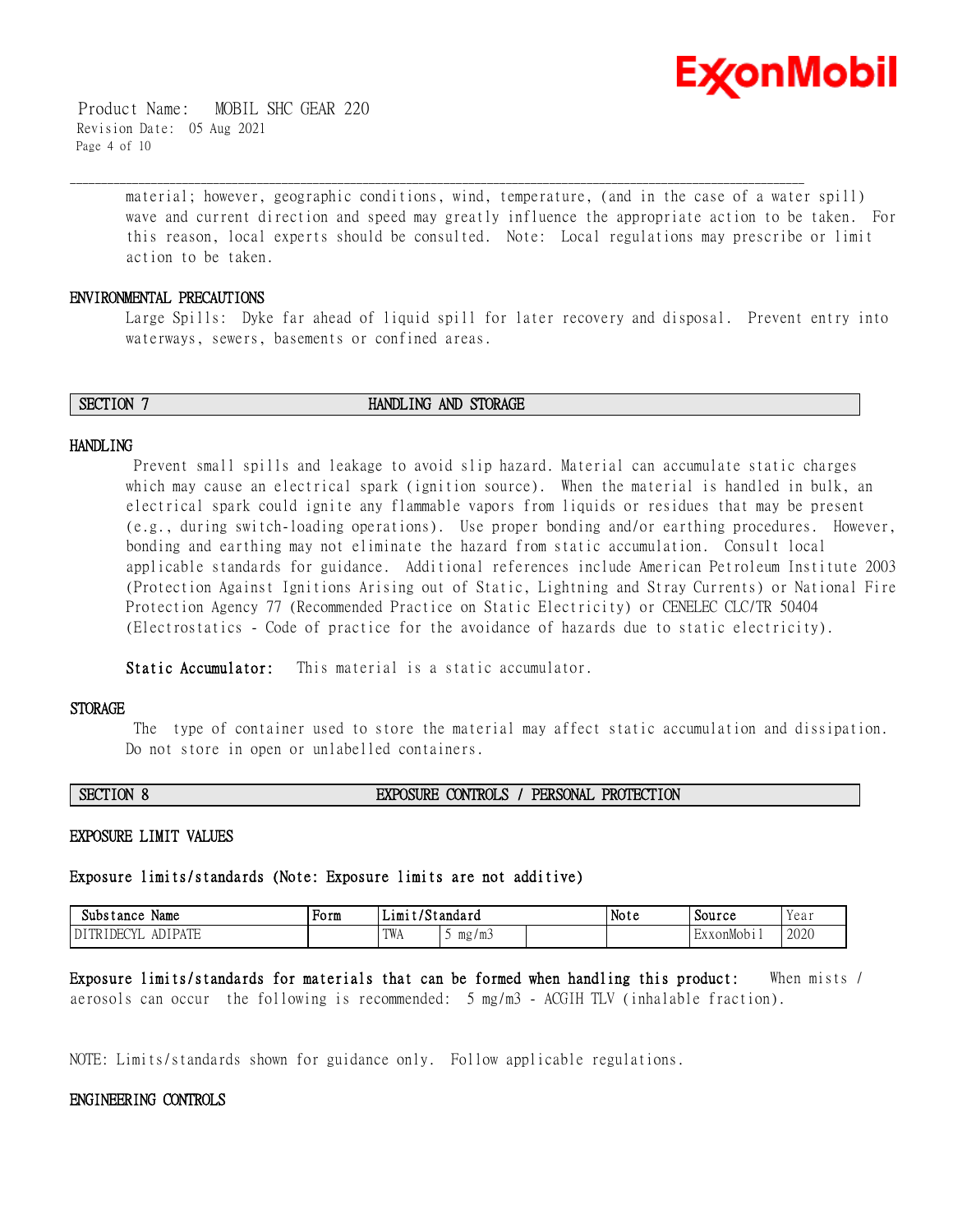

 Product Name: MOBIL SHC GEAR 220 Revision Date: 05 Aug 2021 Page 5 of 10

> The level of protection and types of controls necessary will vary depending upon potential exposure conditions. Control measures to consider:

\_\_\_\_\_\_\_\_\_\_\_\_\_\_\_\_\_\_\_\_\_\_\_\_\_\_\_\_\_\_\_\_\_\_\_\_\_\_\_\_\_\_\_\_\_\_\_\_\_\_\_\_\_\_\_\_\_\_\_\_\_\_\_\_\_\_\_\_\_\_\_\_\_\_\_\_\_\_\_\_\_\_\_\_\_\_\_\_\_\_\_\_\_\_\_\_\_\_\_\_\_\_\_\_\_\_\_\_\_\_\_\_\_\_\_\_\_\_

No special requirements under ordinary conditions of use and with adequate ventilation.

#### **PERSONAL PROTECTION**

Personal protective equipment selections vary based on potential exposure conditions such as applications, handling practices, concentration and ventilation. Information on the selection of protective equipment for use with this material, as provided below, is based upon intended, normal usage.

**Respiratory Protection:** If engineering controls do not maintain airborne contaminant concentrations at a level which is adequate to protect worker health, an approved respirator may be appropriate. Respirator selection, use, and maintenance must be in accordance with regulatory requirements, if applicable. Types of respirators to be considered for this material include:

No special requirements under ordinary conditions of use and with adequate ventilation. Particulate

For high airborne concentrations, use an approved supplied-air respirator, operated in positive pressure mode. Supplied air respirators with an escape bottle may be appropriate when oxygen levels are inadequate, gas/vapour warning properties are poor, or if air purifying filter capacity/rating may be exceeded.

**Hand Protection:** Any specific glove information provided is based on published literature and glove manufacturer data. Glove suitability and breakthrough time will differ depending on the specific use conditions. Contact the glove manufacturer for specific advice on glove selection and breakthrough times for your use conditions. Inspect and replace worn or damaged gloves. The types of gloves to be considered for this material include:

No protection is ordinarily required under normal conditions of use. Nitrile,Viton

**Eye Protection:** If contact is likely, safety glasses with side shields are recommended.

**Skin and Body Protection:** Any specific clothing information provided is based on published literature or manufacturer data. The types of clothing to be considered for this material include: No skin protection is ordinarily required under normal conditions of use. In accordance with good industrial hygiene practices, precautions should be taken to avoid skin contact.

**Specific Hygiene Measures:** Always observe good personal hygiene measures, such as washing after handling the material and before eating, drinking, and/or smoking. Routinely wash work clothing and protective equipment to remove contaminants. Discard contaminated clothing and footwear that cannot be cleaned. Practice good housekeeping.

### **ENVIRONMENTAL CONTROLS**

Comply with applicable environmental regulations limiting discharge to air, water and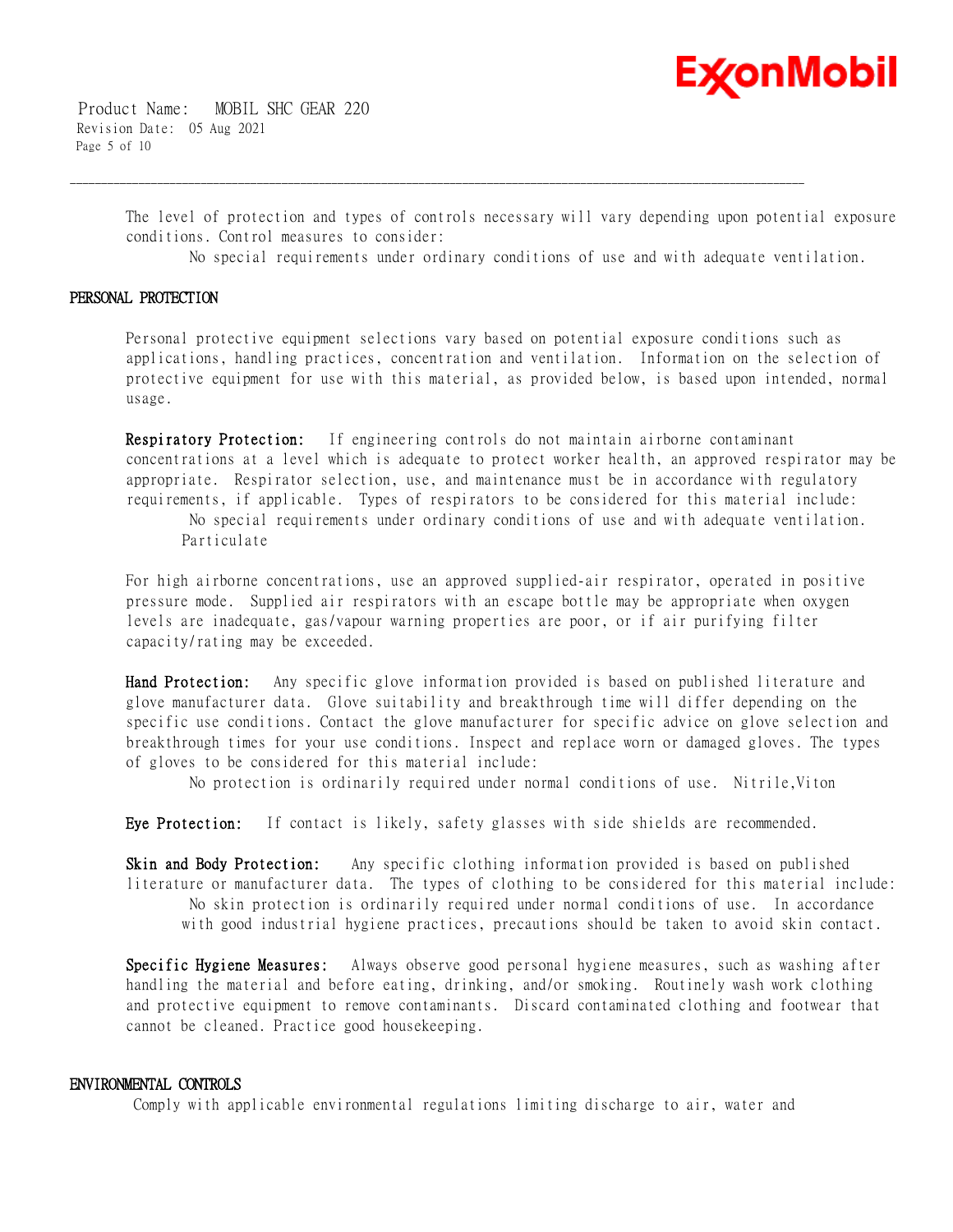

 Product Name: MOBIL SHC GEAR 220 Revision Date: 05 Aug 2021 Page 6 of 10

> soil. Protect the environment by applying appropriate control measures to prevent or limit emissions.

\_\_\_\_\_\_\_\_\_\_\_\_\_\_\_\_\_\_\_\_\_\_\_\_\_\_\_\_\_\_\_\_\_\_\_\_\_\_\_\_\_\_\_\_\_\_\_\_\_\_\_\_\_\_\_\_\_\_\_\_\_\_\_\_\_\_\_\_\_\_\_\_\_\_\_\_\_\_\_\_\_\_\_\_\_\_\_\_\_\_\_\_\_\_\_\_\_\_\_\_\_\_\_\_\_\_\_\_\_\_\_\_\_\_\_\_\_\_

### **SECTION 9 PHYSICAL AND CHEMICAL PROPERTIES**

**Note: Physical and chemical properties are provided for safety, health and environmental considerations only and may not fully represent product specifications. Contact the Supplier for additional information.**

### **GENERAL INFORMATION**

**Physical State:** Liquid **Colour:** Colorless to Yellow **Odour:** Characteristic **Odour Threshold:** N/D

# **IMPORTANT HEALTH, SAFETY, AND ENVIRONMENTAL INFORMATION**

**Relative Density (at 15 C):** 0.85 **Flash Point [Method]:** >210 C (410 F) [ ASTM D-92] **Flammable Limits (Approximate volume % in air):** LEL: 0.9 UEL: 7.0 **Flammability (Solid, Gas):** N/A **Autoignition Temperature:** N/D **Boiling Point / Range:** > 316 C (600 F) **Vapour Density (Air = 1):**  $> 2$  at 101 kPa **Vapour Pressure:** < 0.013 kPa (0.1 mm Hg) at 20 C **Evaporation Rate (n-butyl acetate = 1):** N/D **pH:** N/A **Log Pow (n-Octanol/Water Partition Coefficient):** > 3.5 **Solubility in Water:** Slight **Viscosity:** 220 cSt (220 mm2/sec) at 40 C **Freezing Point:** N/D **Melting Point:** N/A **Decomposition Temperature:** N/D **Oxidizing Properties:** See Hazards Identification Section.

### **OTHER INFORMATION**

**Pour Point:**  $-39 \text{ C}$  ( $-38 \text{ F}$ )

# **SECTION 10 STABILITY AND REACTIVITY**

**STABILITY:** Material is stable under normal conditions.

**CONDITIONS TO AVOID:** Excessive heat. High energy sources of ignition.

**MATERIALS TO AVOID:** Strong oxidisers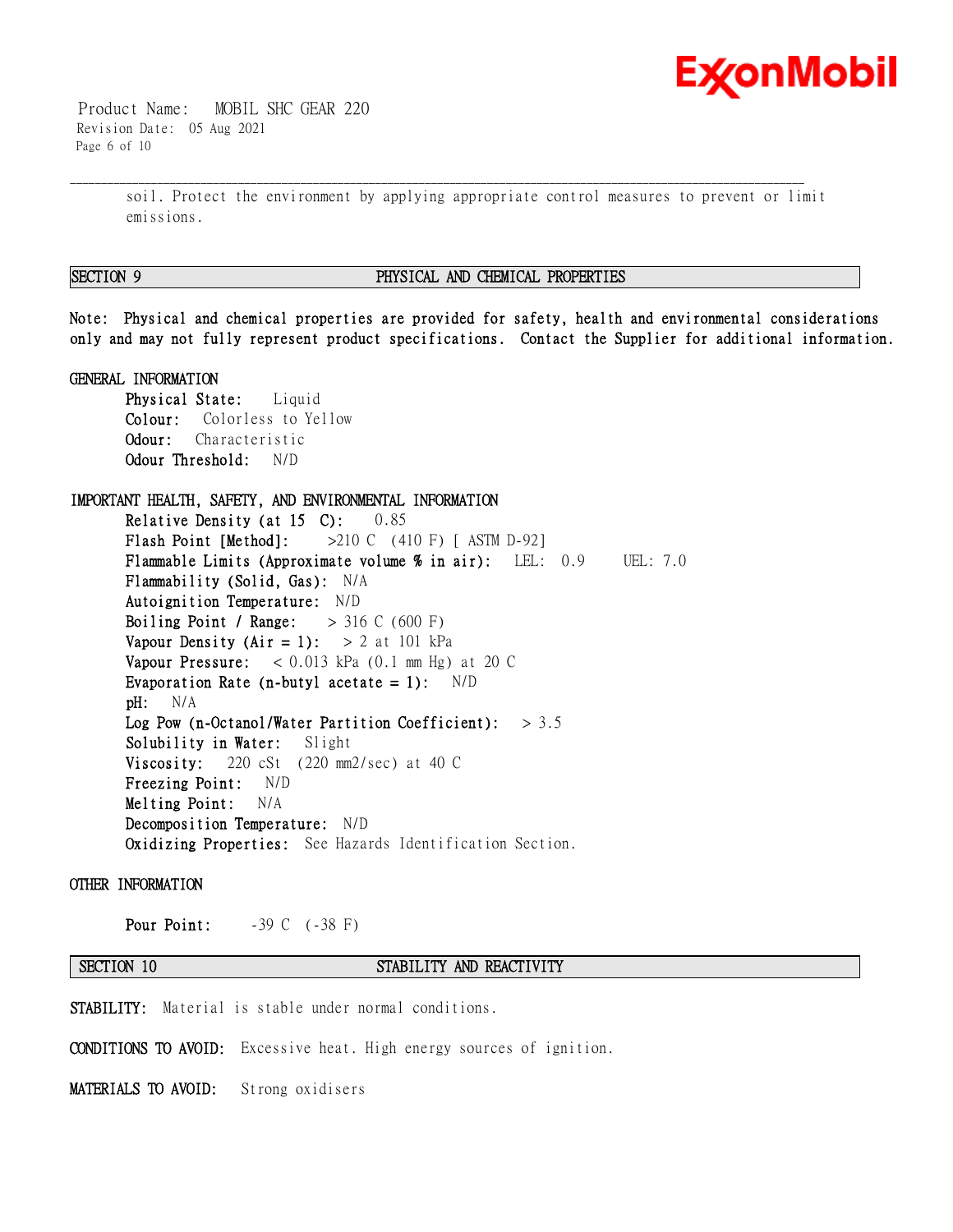

 Product Name: MOBIL SHC GEAR 220 Revision Date: 05 Aug 2021 Page 7 of 10

**HAZARDOUS DECOMPOSITION PRODUCTS:** Material does not decompose at ambient temperatures.

\_\_\_\_\_\_\_\_\_\_\_\_\_\_\_\_\_\_\_\_\_\_\_\_\_\_\_\_\_\_\_\_\_\_\_\_\_\_\_\_\_\_\_\_\_\_\_\_\_\_\_\_\_\_\_\_\_\_\_\_\_\_\_\_\_\_\_\_\_\_\_\_\_\_\_\_\_\_\_\_\_\_\_\_\_\_\_\_\_\_\_\_\_\_\_\_\_\_\_\_\_\_\_\_\_\_\_\_\_\_\_\_\_\_\_\_\_\_

**POSSIBILITY OF HAZARDOUS REACTIONS:** Hazardous polymerization will not occur.

# **SECTION 11 TOXICOLOGICAL INFORMATION**

## **INFORMATION ON TOXICOLOGICAL EFFECTS**

| <u>Hazard Class</u>                     | Conclusion / Remarks                                        |
|-----------------------------------------|-------------------------------------------------------------|
| Inhalation                              |                                                             |
| Acute Toxicity: No end point data for   | Minimally Toxic. Based on assessment of the components.     |
| material.                               |                                                             |
| Irritation: No end point data for       | Negligible hazard at ambient/normal handling temperatures.  |
| material.                               |                                                             |
| Ingestion                               |                                                             |
| Acute Toxicity: No end point data for   | Minimally Toxic. Based on assessment of the components.     |
| material.                               |                                                             |
| Skin                                    |                                                             |
| Acute Toxicity: No end point data for   | Minimally Toxic. Based on assessment of the components.     |
| material.                               |                                                             |
| Skin Corrosion/Irritation: No end point | Negligible irritation to skin at ambient temperatures.      |
| data for material.                      | Based on assessment of the components.                      |
| Eye                                     |                                                             |
| Serious Eye Damage/Irritation: No end   | May cause mild, short-lasting discomfort to eyes. Based on  |
| point data for material.                | assessment of the components.                               |
| Sensitisation                           |                                                             |
| Respiratory Sensitization: No end point | Not expected to be a respiratory sensitizer.                |
| data for material.                      |                                                             |
| Skin Sensitization: No end point data   | Not expected to be a skin sensitizer. Based on assessment   |
| for material.                           | of the components.                                          |
| Aspiration: Data available.             | Not expected to be an aspiration hazard. Based on physico-  |
|                                         | chemical properties of the material.                        |
| Germ Cell Mutagenicity: No end point    | Not expected to be a germ cell mutagen. Based on assessment |
| data for material.                      | of the components.                                          |
| Carcinogenicity: No end point data for  | Not expected to cause cancer. Based on assessment of the    |
| material.                               | components.                                                 |
| Reproductive Toxicity: No end point     | Not expected to be a reproductive toxicant. Based on        |
| data for material.                      | assessment of the components.                               |
| Lactation: No end point data for        | Not expected to cause harm to breast-fed children.          |
| material.                               |                                                             |
| Specific Target Organ Toxicity (STOT)   |                                                             |
| Single Exposure: No end point data for  | Not expected to cause organ damage from a single exposure.  |
| material.                               |                                                             |
| Repeated Exposure: No end point data    | Not expected to cause organ damage from prolonged or        |
| for material.                           | repeated exposure. Based on assessment of the components.   |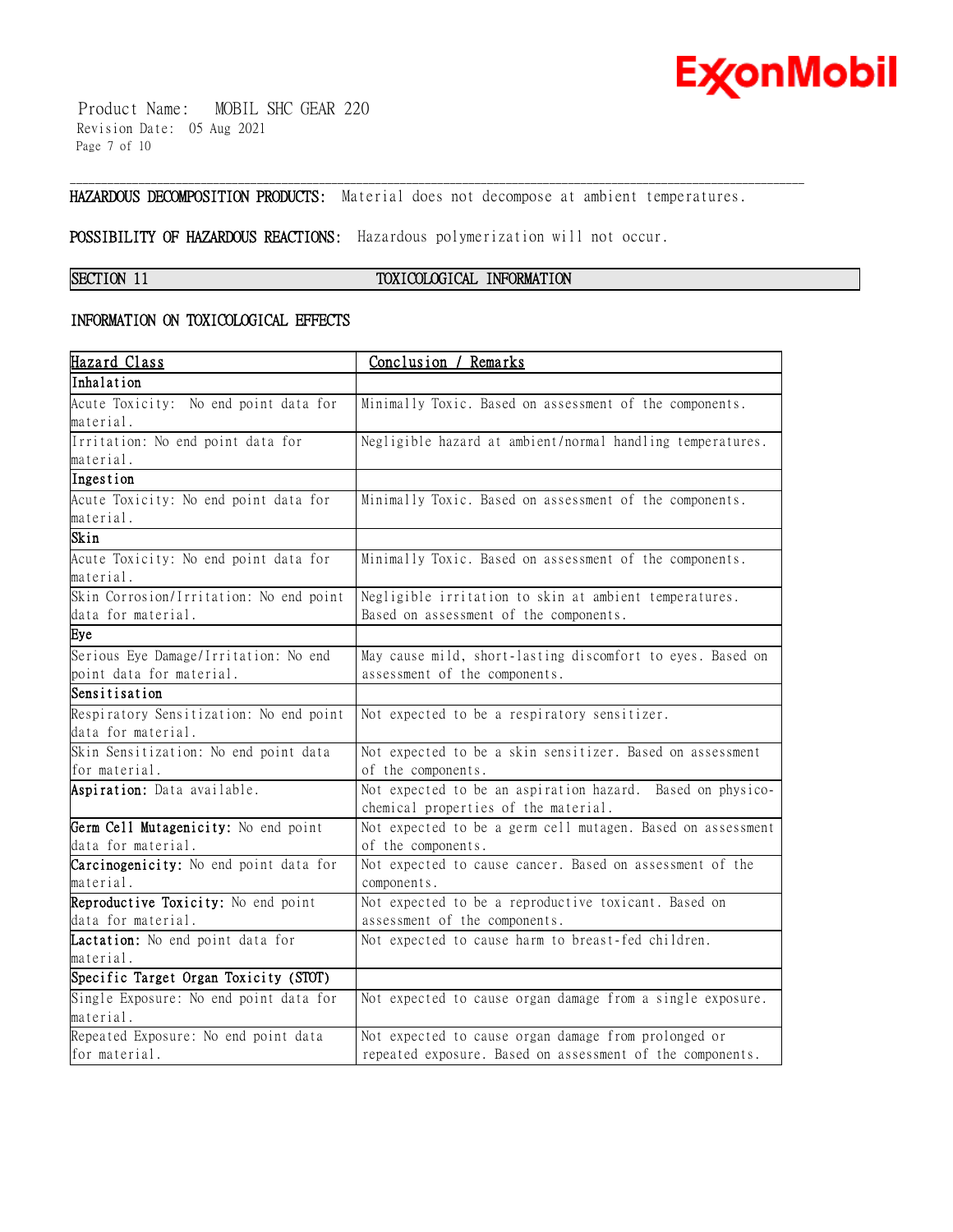

 Product Name: MOBIL SHC GEAR 220 Revision Date: 05 Aug 2021 Page 8 of 10

# **OTHER INFORMATION For the product itself:**

Repeated and/or prolonged exposure may cause irritation to the skin, eyes, or respiratory tract. **Contains:**

\_\_\_\_\_\_\_\_\_\_\_\_\_\_\_\_\_\_\_\_\_\_\_\_\_\_\_\_\_\_\_\_\_\_\_\_\_\_\_\_\_\_\_\_\_\_\_\_\_\_\_\_\_\_\_\_\_\_\_\_\_\_\_\_\_\_\_\_\_\_\_\_\_\_\_\_\_\_\_\_\_\_\_\_\_\_\_\_\_\_\_\_\_\_\_\_\_\_\_\_\_\_\_\_\_\_\_\_\_\_\_\_\_\_\_\_\_\_

Synthetic base oils: Not expected to cause significant health effects under conditions of normal use, based on laboratory studies with the same or similar materials. Not mutagenic or genotoxic. Not sensitising in test animals and humans.

# **IARC Classification: The following ingredients are cited on the lists below:** None.

|              | --REGULATORY LISTS SEARCHED-- |               |
|--------------|-------------------------------|---------------|
| $1 = IARC$ 1 | $2 = IARC$ 2A                 | $3 = IARC$ 2B |

# **SECTION 12 ECOLOGICAL INFORMATION**

The information given is based on data for the material, components of the material, or for similar materials, through the application of bridging principals.

#### **ECOTOXICITY**

Material -- Not expected to be harmful to aquatic organisms.

#### **MOBILITY**

 Base oil component -- Low solubility and floats and is expected to migrate from water to the land. Expected to partition to sediment and wastewater solids.

## **SECTION 13 DISPOSAL CONSIDERATIONS**

Disposal recommendations based on material as supplied. Disposal must be in accordance with current applicable laws and regulations, and material characteristics at time of disposal.

### **DISPOSAL RECOMMENDATIONS**

Product is suitable for burning in an enclosed controlled burner for fuel value or disposal by supervised incineration at very high temperatures to prevent formation of undesirable combustion products. Protect the environment. Dispose of used oil at designated sites. Minimize skin contact. Do not mix used oils with solvents, brake fluids or coolants.

**Empty Container Warning** Empty Container Warning (where applicable): Empty containers may contain residue and can be dangerous. Do not attempt to refill or clean containers without proper instructions. Empty drums should be completely drained and safely stored until appropriately reconditioned or disposed. Empty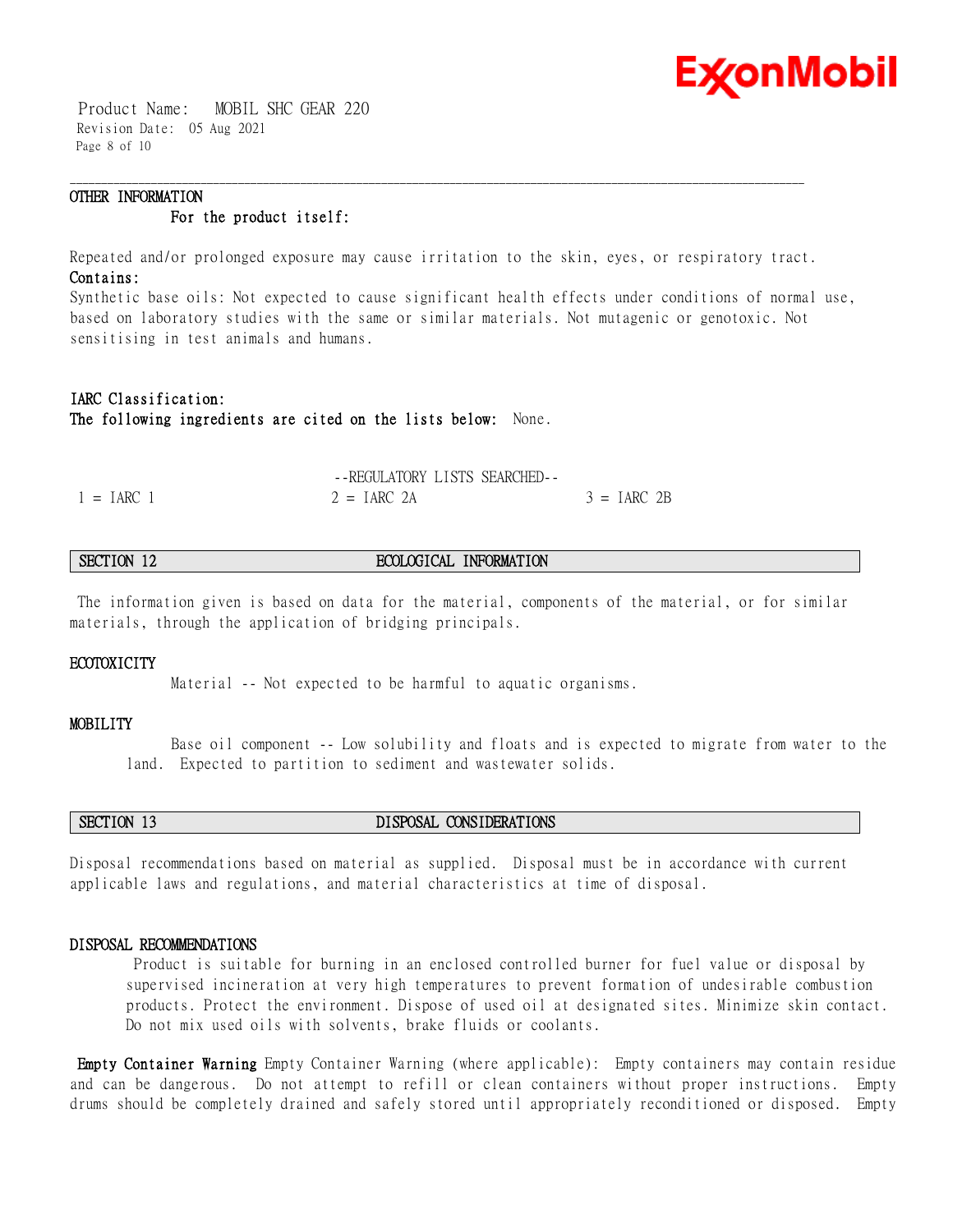

 Product Name: MOBIL SHC GEAR 220 Revision Date: 05 Aug 2021 Page 9 of 10

containers should be taken for recycling, recovery, or disposal through suitably qualified or licensed contractor and in accordance with governmental regulations. DO NOT PRESSURISE, CUT, WELD, BRAZE, SOLDER, DRILL, GRIND, OR EXPOSE SUCH CONTAINERS TO HEAT, FLAME, SPARKS, STATIC ELECTRICITY, OR OTHER SOURCES OF IGNITION. THEY MAY EXPLODE AND CAUSE INJURY OR DEATH.

# **SECTION 14 TRANSPORT INFORMATION**

\_\_\_\_\_\_\_\_\_\_\_\_\_\_\_\_\_\_\_\_\_\_\_\_\_\_\_\_\_\_\_\_\_\_\_\_\_\_\_\_\_\_\_\_\_\_\_\_\_\_\_\_\_\_\_\_\_\_\_\_\_\_\_\_\_\_\_\_\_\_\_\_\_\_\_\_\_\_\_\_\_\_\_\_\_\_\_\_\_\_\_\_\_\_\_\_\_\_\_\_\_\_\_\_\_\_\_\_\_\_\_\_\_\_\_\_\_\_

- **LAND (ADR)** : Not Regulated for Land Transport
- **SEA (IMDG):** Not Regulated for Sea Transport according to IMDG-Code

**Marine Pollutant:** No

**AIR (IATA):** Not Regulated for Air Transport

# **SECTION 15 REGULATORY INFORMATION**

Material is not hazardous according to UN GHS Revision 4 Criteria.

# **REGULATORY STATUS AND APPLICABLE LAWS AND REGULATIONS**

**Listed or exempt from listing/notification on the following chemical inventories :** AIIC, DSL, ENCS, IECSC, ISHL, KECI, TCSI, TSCA

 **Special Cases:** 

| . .<br> Inventory | Status                              |
|-------------------|-------------------------------------|
| PICCS             | Re <sub>o</sub><br>1Ct10ns<br>App I |

**SECTION 16 OTHER INFORMATION** 

# **N/D = Not determined, N/A = Not applicable**

**KEY TO THE H-CODES CONTAINED IN SECTION 3 OF THIS DOCUMENT (for information only):**

H304: May be fatal if swallowed and enters airways; Aspiration, Cat 1 H315: Causes skin irritation; Skin Corr/Irritation, Cat 2 H400: Very toxic to aquatic life; Acute Env Tox, Cat 1

## **THIS SAFETY DATA SHEET CONTAINS THE FOLLOWING REVISIONS:**

BRENNTAG CHEMICALS (HK) PTE LTD: Section 01: Supplier Mailing Address information was modified. Section 01: Company Mailing Address information was modified.